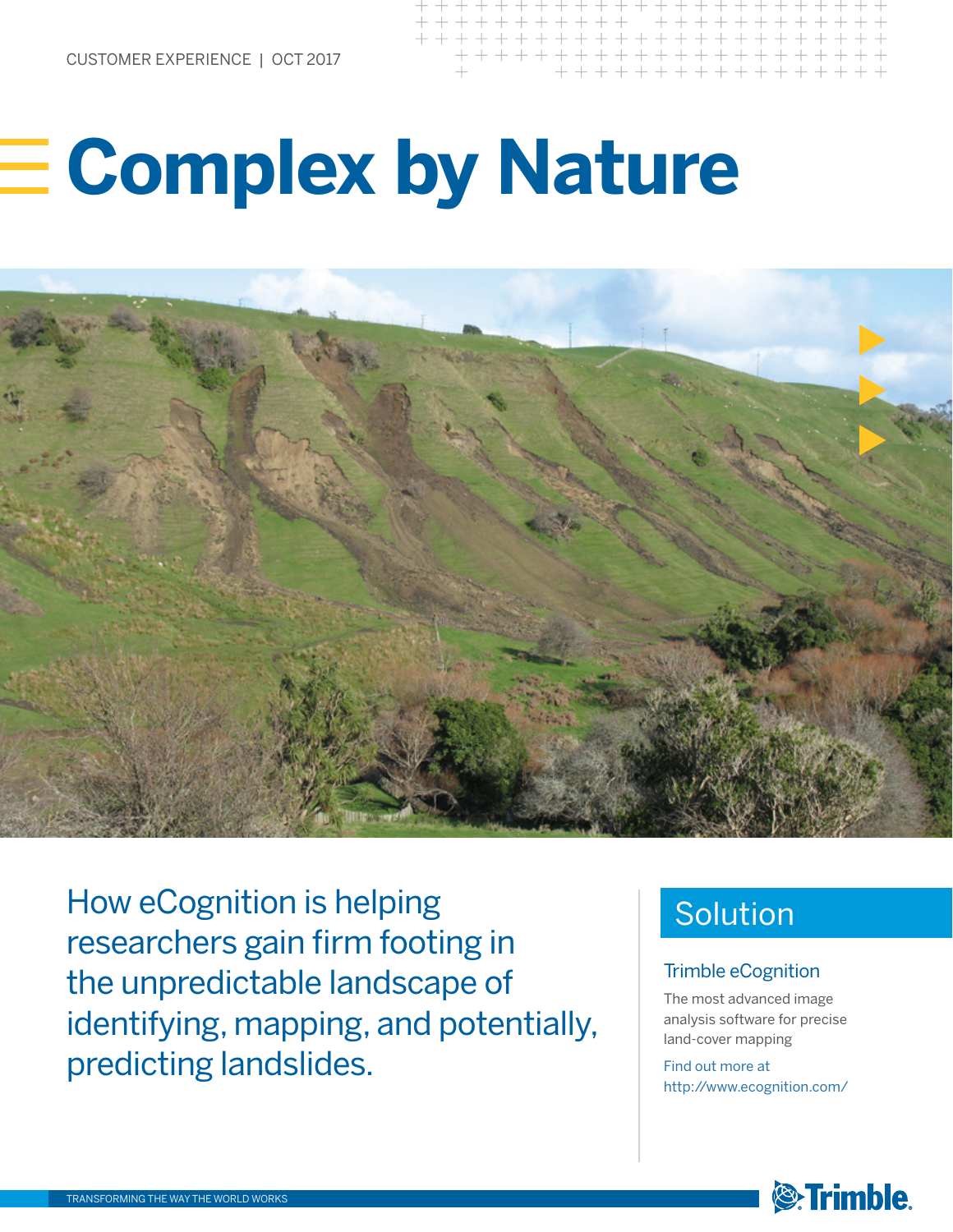# **overview**

Although the words "natural disasters" are often associated with earthquakes, flooding and hurricanes, landslides are no less destructive or deadly. They are sudden. They are swift. And perhaps most unsettling, they strike without warning. The UN Office for Disaster Risk Reduction ranks these natural hazards as the fifth most frequent and the seventh most damaging.



In August 2017 alone, there were landslides in China, India, Sierra Leone, the Democratic Republic of Congo, Nepal and Bangladesh that, combined, claimed nearly 1,000 lives. They destroyed entire villages, orphaned hundreds and left hundreds missing.

Such sobering, mud-caked catastrophes challenge emergency responders and landslide experts both to rapidly assess and map the extent of landslides and find adequate tools to identify high-risk areas and create planning strategies.

That is perhaps why the puzzle of landslides—how to adequately define them, categorize them, detect them, map them and plan for them—has been an intriguing focus of much research since the late 1990s. With the advancement of geospatial tools such as very high-resolution satellite imagery, synthetic aperture radar interferometry (InSAR), and powerful object-based image analysis (OBIA) technology, geoscientists have been particularly interested in developing more effective solutions for landslide detection, mapping, inventorying, monitoring, and possibly, forecasting.

Trimble® eCognition® software, the environment for object-based image analysis, has played a significant role in a host of research projects in Taiwan, Italy, Austria, New Zealand and Iceland. The overall aim of each project has been to develop new, semi-automated methods for classifying and mapping landslides.

Of all of this research, two areas that hold particular promise to better map, track and possibly predict future landslides are landslide hotspot mapping and combining optical and InSAR data Based on these encouraging studies, a groundswell of possibilities may be afoot to help organizations better assess, map, prepare and plan for the unpredictable nature of landslides.

## **CHALLENGE**

The complexities in efficiently and accurately identifying, mapping and inventorying landslides are many. Landslides don't have uniform behaviors or patterns; they don't always look and act the same. They are quite variable in shape and size, and they can be difficult to distinguish from manmade features such as small quarries or harvested forests.

Particularly challenging is that identifying and mapping landslides is predominantly a manual process—specialists visually interpret each aerial or satellite image and manually delineate and map each landslide. This traditional work is not only tedious and slow, it also highly subjective—what is or is not a landslide is decided by the expert mapping the event.

To bring better efficacy, accuracy, and possibly, predictability to mapping and monitoring landslides, landslide experts need tools that will enable them to rapidly classify landslides, map their extent and identify highrisk areas.They also need the ability to create comprehensive, detailed landslide inventories for developing location-specific, risk mitigation measures.

### **SOLUTIONS**

One main objective for the landslide research community has been to create more efficient and reliable mapping frameworks for landslideprone countries to adopt and customize to suit their needs.

As part of this overall goal, Daniel Hölbling, a research scientist at the University of Salzburg, has been working since 2009 to develop such solutions through several studies in Taiwan, Italy, Austria and Iceland. Most recently, he moved closer to achieving that goal with research projects in New Zealand and Iceland, countries that are well versed in landslides.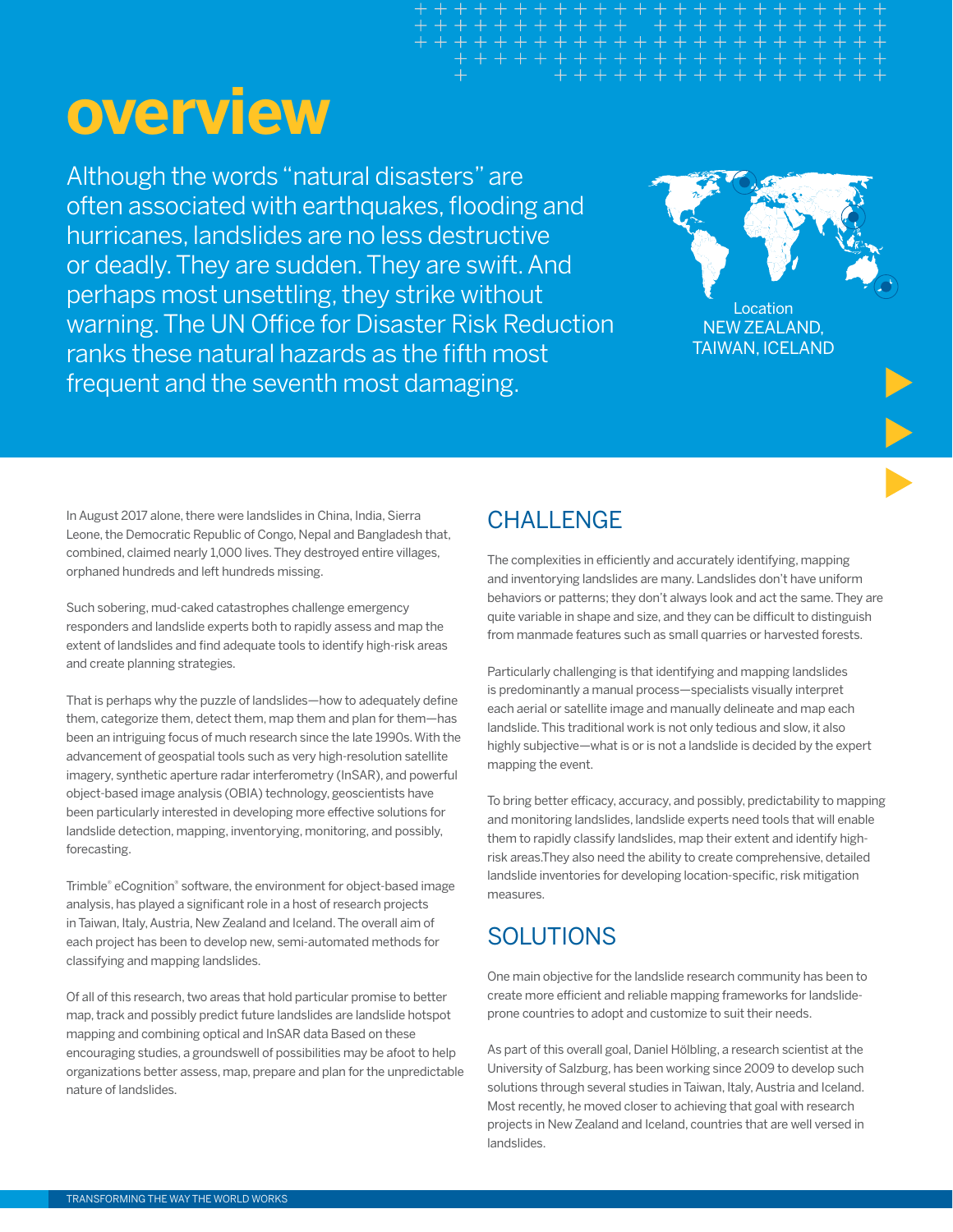

In 2016, Hölbling partnered with New Zealand's Landcare Research, a Crown Research Institute headquartered in Lincoln, to test an OBIA, semi-automated approach for identifying and mapping landslide-prone "hotspots" based on historical and recent aerial photography.

The team selected an approximately 1,000-hectare (2,470-acre) study area located in New Zealand's North Island, where rain-triggered landslides are common.

They acquired five orthophotos—three black and white and two natural color—from five different years between 1944 and 2011. The color orthophotos had nominal accuracies of 15 m and a spatial resolution of up to 0.4 m. They also obtained a 15 m resolution DEM to provide ancillary data such as slope information.

To adequately compare the OBIA approach to the manual approach, Landcare researchers spent two weeks manually digitizing visible landslides on each orthophoto in ESRI ArcGIS. In parallel, Hölbling spent one day preparing the eCognition software for integrating the datasets and classifying the landslides. Using the 2011 orthophoto, he first developed a customized rule set that used spectral, spatial, contextual and morphological properties to properly classify and map all detected landslides on the image. He then applied that rule set—with a few modifications—to the other orthophotos. In a few hours, eCognition classified all visible landslides across all five time stamps.

With both the manual and automated mapping completed, the team compared the two approaches. Although the eCognition mapping was equivalent to the manual results, the eCognition approach was considerably faster, more consistent, more objective, and it was easily repeatable.

"The manual mapping was painfully slow," said Harley Betts, a researcher with the soils and landscapes team at Landcare Research's Palmerston North office. "The eCognition approach has the potential to cut out a big chunk of that manual stage. I was very impressed with that."



The Iceland study aims to take that rapid-mapping approach to a deeper level by pairing optical satellite imagery with InSAR datasets to create a more powerful, integrated landslide tool.

Targeting a site in Iceland's southeastern Öræfajökull region, the team acquired a 5 m resolution optical RapidEye image, a 2-m-resolution LiDAR-derived DEM and two 3 m resolution TerraSAR-X StripMap scenes. In addition to calculating a vegetation index from the optical image and slope values from the DEM, they used the two SAR scenes to calculate the phase differ-ence between the two images, which helps identify areas on the ground surface that have moved.

Hölbling and his team developed an eCognition rule set to integrate the imagery and InSAR data information to identify and map all landslides as well as to test its ability to distinguish both shal-low and deepseated landslides not visible on the optical imagery. The software not only distin-guished landslides based on the optical image but with the additional InSAR data, it identified more potentially affected landslide areas.